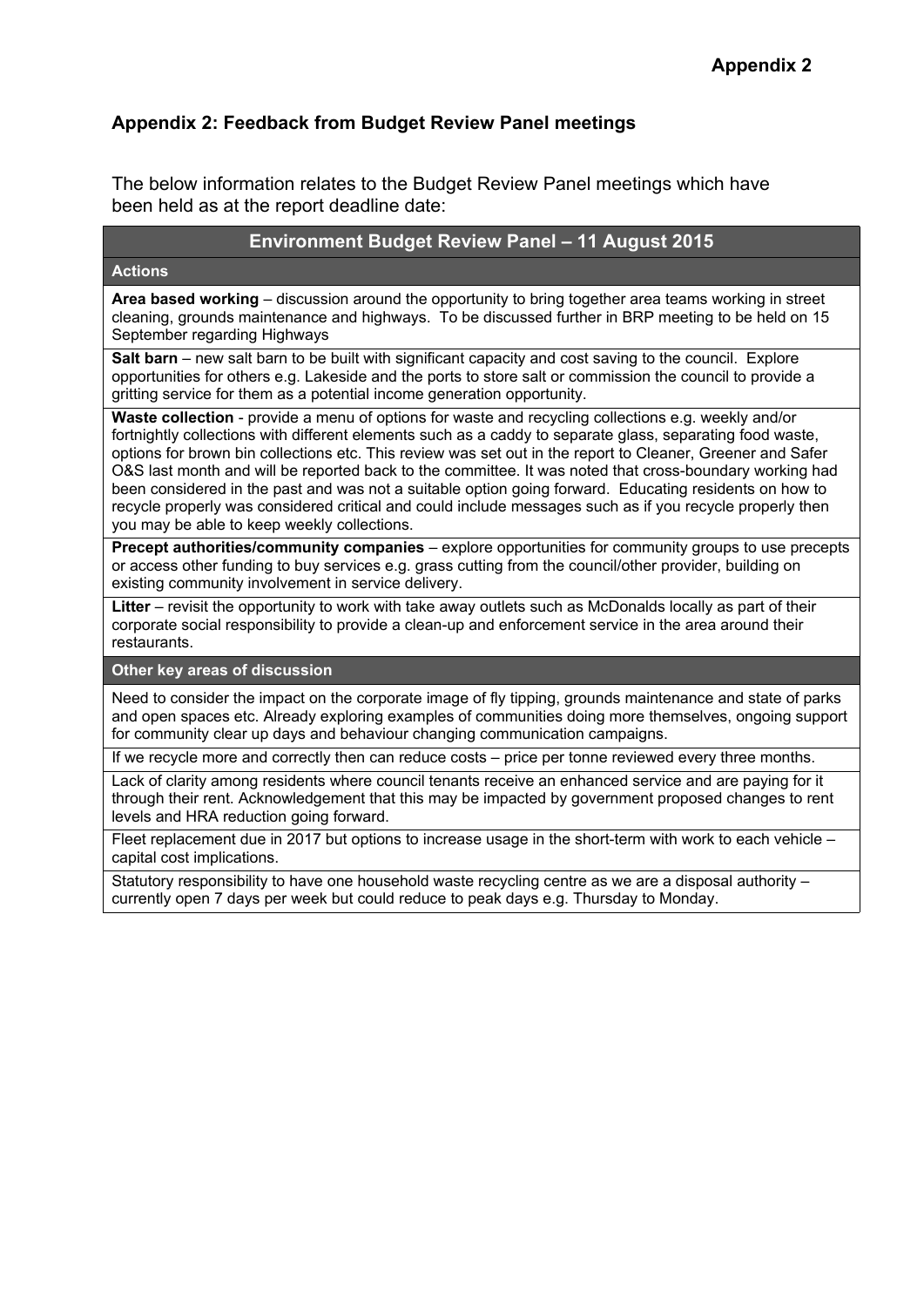# **Central Services Budget Review Panel – 13 August 2015**

inc. Corporate Finance, Legal, HROD & Transformation, Commercial Services, Strategy & Communications

## **Actions**

**Serco transition** – Ensure all Members are given confidence in the delivery of services from 1 December 2015 and are made aware of any issues. Updating Members is covered in the communication plan. Corporate Overview and Scrutiny Committee will have oversight of the transition through their performance remit.

**Statutory and discretionary services** – Provide a list of statutory and discretionary services including the minimum/most reasonable level of service to meet legal requirements. This will be collated from the information provided to each session.

### **Other key areas of discussion**

Acknowledged the significant challenge of addressing the culture change for Serco staff returning to the Council and to provide support.

In relation to sickness absence the work to support improvements in the health and wellbeing of staff was noted and potential to use the Bradford Index in sickness recording.

Ongoing exploration of alternative delivery models included traded services and opportunities to sell to schools e.g. HR and payroll (post Serco transition), and other partnering arrangements e.g. PV panels on Council housing to generate income. Consideration of whether constitutional and/or policy changes would be required to facilitate changing requirements.

# **Adults Social Care & Health Budget Review Panel – 18 August 2015**

**Actions**

**Housing** – Explore options for using Gloriana and S106 to provide HAPPI and other specialist housing schemes.

**Public Health Grant** – Explore opportunities to flex the grant more and deliver prevention programmes as part of the ongoing "invest to save" programme across the council.

**Other key areas of discussion**

The 0-5 programme is believed to have the most impact in addressing health inequalities but acknowledged that the same areas in Thurrock were facing these issues as several years ago despite positive direction of travel overall.

Thurrock is the 10<sup>th</sup> worst in England for obesity levels – awareness and therefore access to initiatives such as Sport for Life and Active Tilbury could be improved with a more targeted and systematic approach but dependent largely on GPs.

Changes from 5-19 to 0-19 commissioning from October 2015 will hopefully improve pathways and outcomes – adds £3.5m of Public Health Grant for existing NHS delivered services.

Demand pressures re autism due to increased awareness and understanding nationally as well as two high performing local schools but uncontrolled market and complexity of needs require a long-term view including building local provision, offering broader choices and solutions, and close working with families. Good joint working with Children's services re transition.

Work underway to grow own social workers and occupational therapists - service has very few agency temps. Not seen as a career choice for school leavers especially in domiciliary care and nursing homes.

HAPPI schemes helping to give aspiration and choice for older people in terms of their housing and grant funded which then also frees up family properties. Impact of close working with Housing recognised.

Building Positive Futures Phase 2 – do not yet know whether the increasing demand combined with implementing the initiatives will result in savings overall. Market management is the biggest challenge – supporting providers to develop creative solutions and services e.g. building on the experience of Thurrock Lifestyle Solutions.

Prevention and early intervention are key with investment in the longer-term rather than fire-fighting – impact of savings has been managed well but will now be increasingly felt.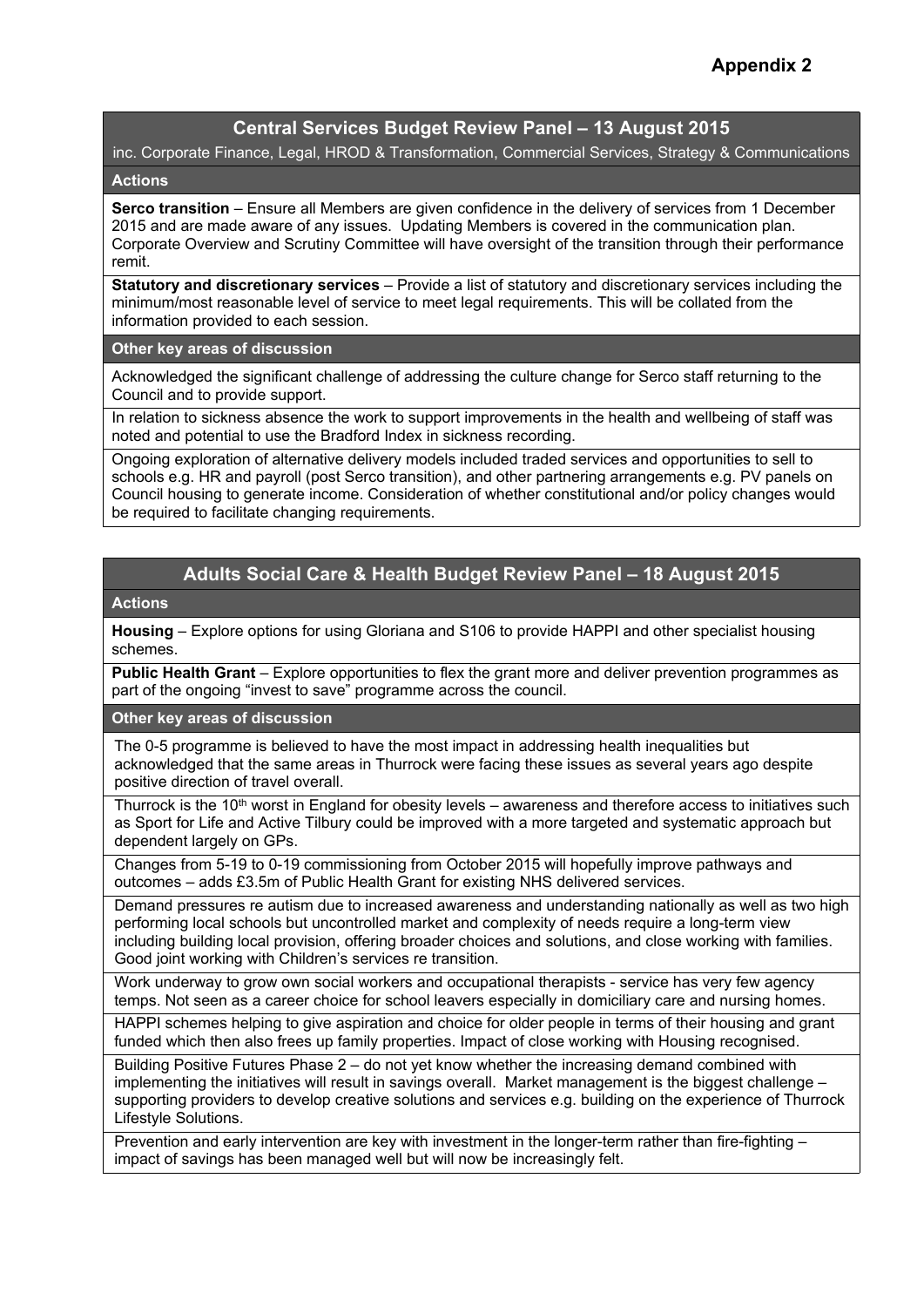Integration of social care and health needs to scale up and speed up in next 12 months – barriers to integration include NHS structure and culture, cost shunting concerns, and moving from concept to reality despite positive relationships. If we can't do it in Thurrock…

# **Children's Services Budget Review Panel – 20 August 2015**

including Education & Libraries

### **Actions**

**Libraries** – Provide statistics on the number of libraries per head of population and compared to other councils.

### **Other key areas of discussion**

Rising young population with 29% increase in school places needed in the last 5 years.

Council has a duty to provide sufficient school places but academies do not have to expand. Good working relationships between the Council and academies. Core Education Support Grant has reduced due to number of academies but we retain a significant number of statutory duties. Council has a mature relationship with academies and work together well e.g. we have provided support in a crisis even though not obliged to do so. Council responsible for all admissions with schools setting their own policies.

Proposed in year cut from Youth Justice Board. Our Youth Offending Service works hard to keep 16 and 17 year olds out of custody. Cost of custody sits with the Council. Low re-offending rates.

Integrated commissioning reduces duplication and provides clear pathways of support for parents. Economies of scale from regional commissioning. Outcome framework for placements – minimum level for placements we would use is 'good' in OFSTED ratings.

National shortage of qualified social workers and some reliance on agency staff. Locally taking on newly qualified social workers and providing a career pathway to retain them after their first year of supervision.

Quality assurance framework with independent checks and audit.

Ability to quantify savings from troubled families and early intervention initiatives is challenging, although national cost calculators have proven the case. Cost avoidance rather than savings in some cases. May need to invest in back office analysis e.g. NEETS tracking officer has impacted on success of significantly reduced team and only council with no "unknowns".

Plan to invest in early intervention and look longer-term including ongoing discussions with partners on impact of our and their changes/savings.

Alternative delivery models being explored including Community Interest Company (CIC) and mutual.

Victims of abuse are now more likely to come forward and there has been an increase in requests to look at historic case files, in line with national trends.

It can be difficult to place older children and sibling groups in suitable foster care. Costs range from £450 per week for specialist in-house foster care to £700 per week for standard foster care through an independent agency. Strategy is to increase in-house provision to be competitive in the market. Communications strategy is key. Residential care can cost £2k per week and secure accommodation £4k+ but there is a national shortage. Responsibility for Looked After Children is up to age 25.

Demand led service with significant incremental costs due to rises in child population and increased need.

# **Housing Budget Review Panel – 7 September 2015**

#### **Actions**

**Anti-Social Behaviour** – explore whether it would be cost effective for the GF to buy services to support public protection/anti-social behaviour activity from the HRA with consideration of the constraints on the use of the HRA and ensuring clarity of the messages to the public including the role of the police **Housing for children in care post 18** - clarify the number of children in care post-18 housed by the

Council (Southwark judgement)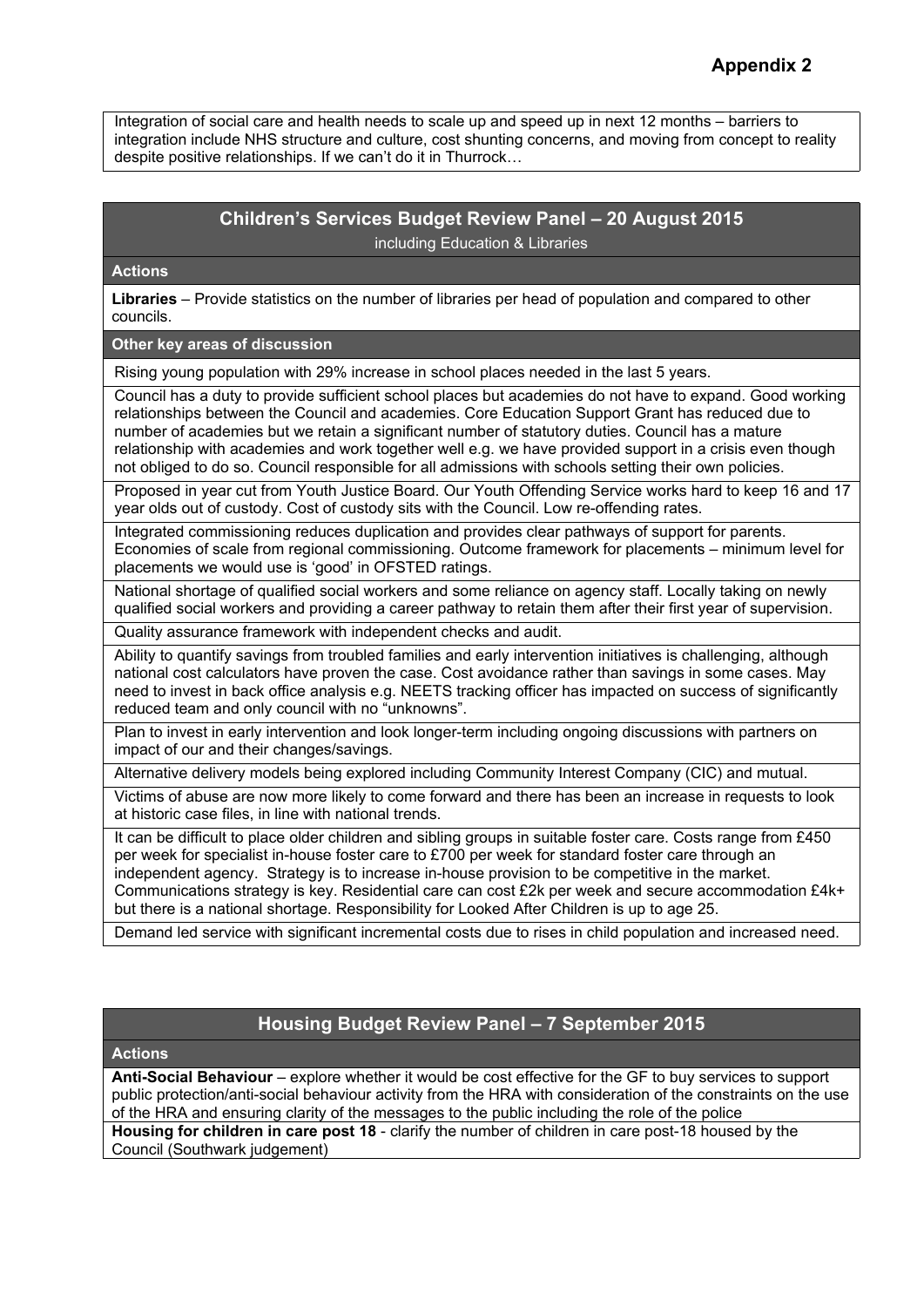### **Other key areas of discussion**

Landlord function – all repairs and servicing provision is outsourced in a mature and cost effective market. Customer 'slip' process has helped to manage demand (12,000 slips per year). Successful rent collection service (£48m income to the Council).

Some increase in evictions linked to introduction of tenancy agreements for first time tenants where eviction can occur at the end of a year-long process. Recognition that ability to pay Direct Debit on only two dates in the month is restrictive.

Service has focused on implementing new ways of working which has resulted in savings and more efficient service as well as greater presence in the community.

Private sector housing is a key issue – 150 complaints and growing demand. Issue re recruitment and retention of qualified officers and availability of general fund. 300+ Homes in Multiple Occupation (HMOs) – best practice is to inspect all, but statutorily only need to license with 5+ occupants and 3+ storeys. This area usually involves most vulnerable residents and can impact on other services

260% increase in homelessness over three years. Ability to prevent through intervention by team is growing and has had very positive results maintaining children at home with families and residents in private tenancies. Close working with Children's Services to support 16/17 year olds to stay at home. There are some people/families housed in Thurrock by other councils but this is low and 90% of those placing authorities inform us correctly.

Energy efficiency programme targeting the most inefficient properties with 400 getting insulation through partnership with Eon and Green Deal. Exploring use of PVs to benefit residents and reduce their bills and generate income for the Council. Report to Councillors in a few months with options.